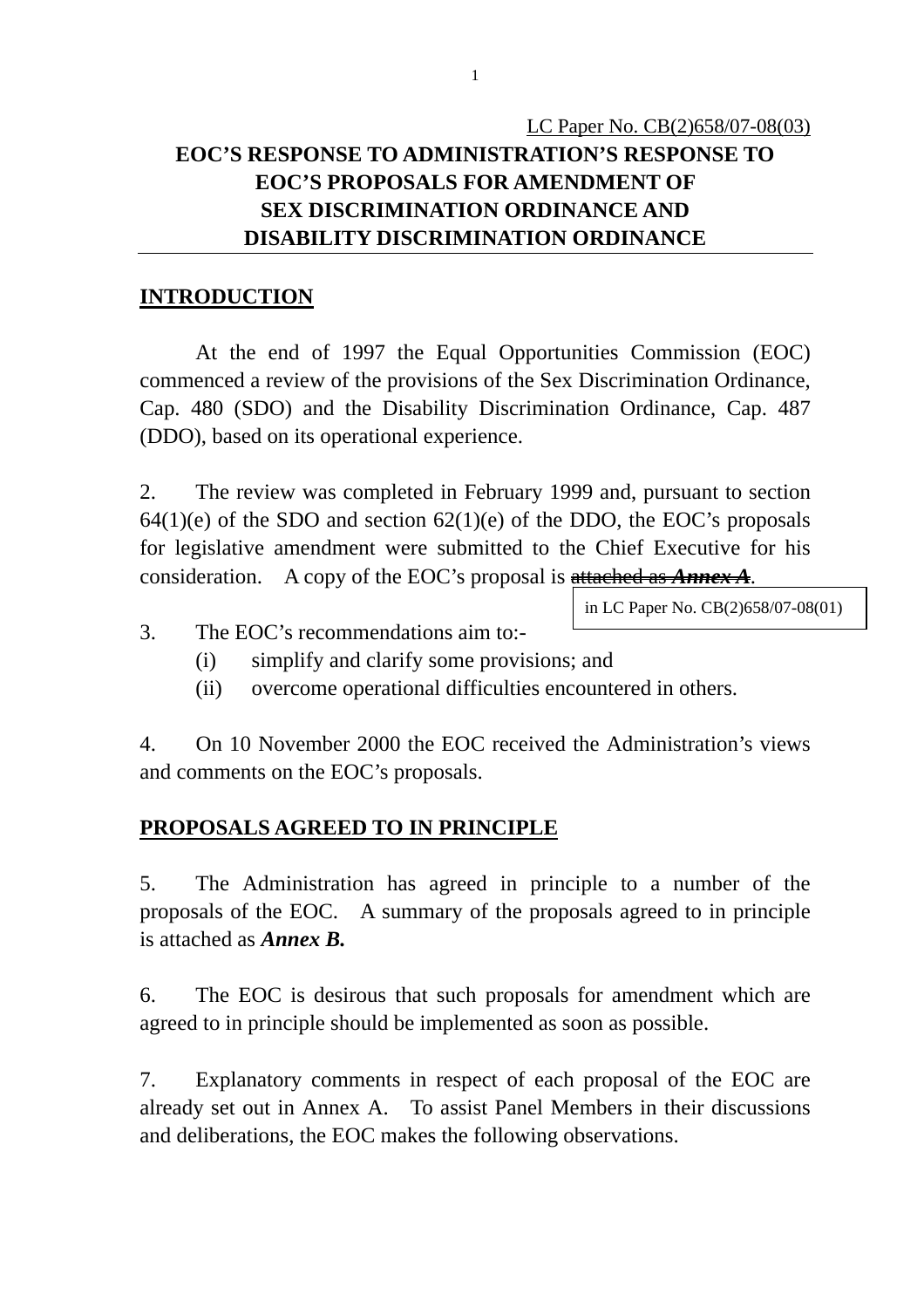### **(a) Extend the scope of protection against sexual harassment in the SDO by implementing the four proposals as recommended at pages 3 and 4 of Annex A.**

8. The extension of section 2(5)(b) of the SDO to the field of education would help to prevent a sexually hostile learning environment from developing in educational establishments. At present, section 2(5)(b) applies only to the field of employment, and only sexual hostile work environment is prohibited under the law.

9. The amendment of section 40(1) of the SDO to protect providers of goods, services and facilities against sexual harassment by customers will afford protection against individual acts committed by customers.

10. The amendment of section 40 of the SDO to protect members / prospective members of a club against sexual harassment by members of a committee of management of that club will ensure that sexual harassment will be prohibited in the field of clubs. At present, sexual harassment is not prohibited. It is only discrimination that is prohibited.

11. The amendment of section 40 of the SDO to protect tenants and sub-tenants from sexual harassment by other tenants and sub-tenants will ensure fuller protection in this field, which is presently only limited to landlords and tenants.

**(b) Repeal Item 1 in Schedule 5 of the SDO, as recommended at pages 5 to 7 of Annex A, insofar as Item 1 relates to uniform / equipment requirements and training in the use of weapons in the disciplinary forces; positions reserved for men in the Police Tactical Unit; and gender quotas (except in the Correctional Services Department).**

12. The repeal of Item 1 in Schedule 5, to the extent agreed to by the Administration, will ensure that exceptions in the legislation are kept to a minimum. In the course of its review, the EOC found that only the Police Force and Auxiliary Police Force applied different treatment to men and women in respect of training in and use of equipment, and that there were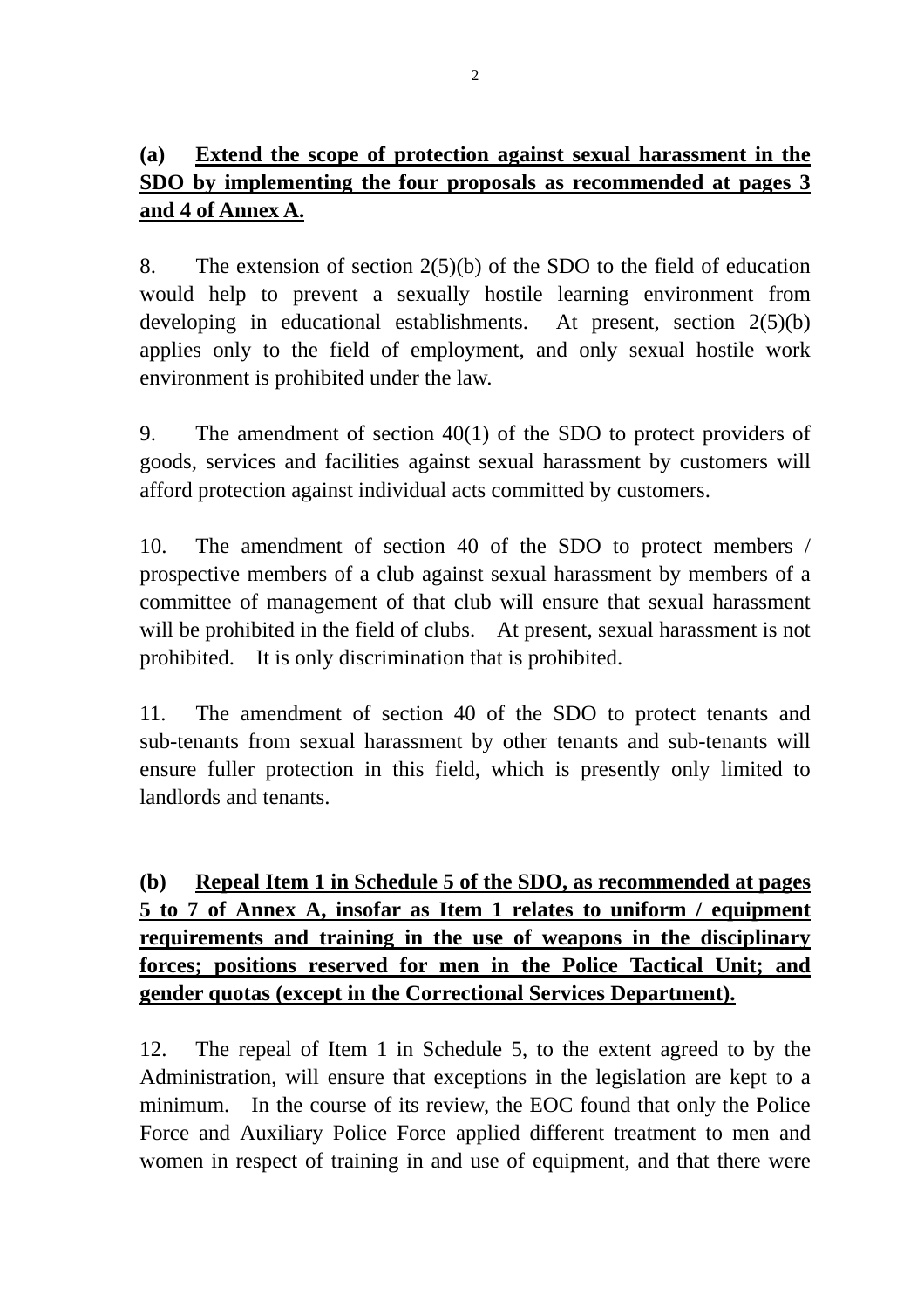some minor differences in uniforms worn by men and women in some of the other services. Removing these exceptions will remove these unnecessary differences.

13. As regards positions reserved for men in the Police Tactical Unit, in the course of its review the EOC found that there were no offices reserved for men. Accordingly, this exception is completely unnecessary and should be repealed immediately.

14. The EOC also found during the course of its review that there were differences in the total number of men and women recruited to, or seeking to hold office in, the disciplinary services. As gender quotas are contrary to gender equality, the EOC takes the view that the exception in Item 1 should be removed as soon as possible.

15. The Administration has agreed to the removal of gender quotas in all the disciplinary services, except the Correctional Services Department. The reservation in respect of the Correctional Services Department is dealt with more fully at paragraph 44(ii) below.

# **(c) Repeal Items 4, 5, 7 and 8 in Schedule 5 of the SDO, as recommended at pages 7 to 10 of Annex A.**

16. The exception in Item 4 in Schedule 5 (which relates to marital status discrimination in the provision of reproductive technology procedure) has become redundant, as it has been incorporated into the substantive provisions of the SDO (section 56B).

17. The exception in Item 5 in Schedule 5 (which relates to marital status discrimination in the provision of adoption services or facilities) has also become redundant, as it too has been incorporated into the substantive provisions of the SDO (section 56C).

18. The exception in Item 7 in Schedule 5 relates to discrimination between male and female children in respect of pensions granted to surviving spouses and / or children of deceased public officers and the like. As this exception had been introduced for a limited purpose, it should be removed as soon as possible.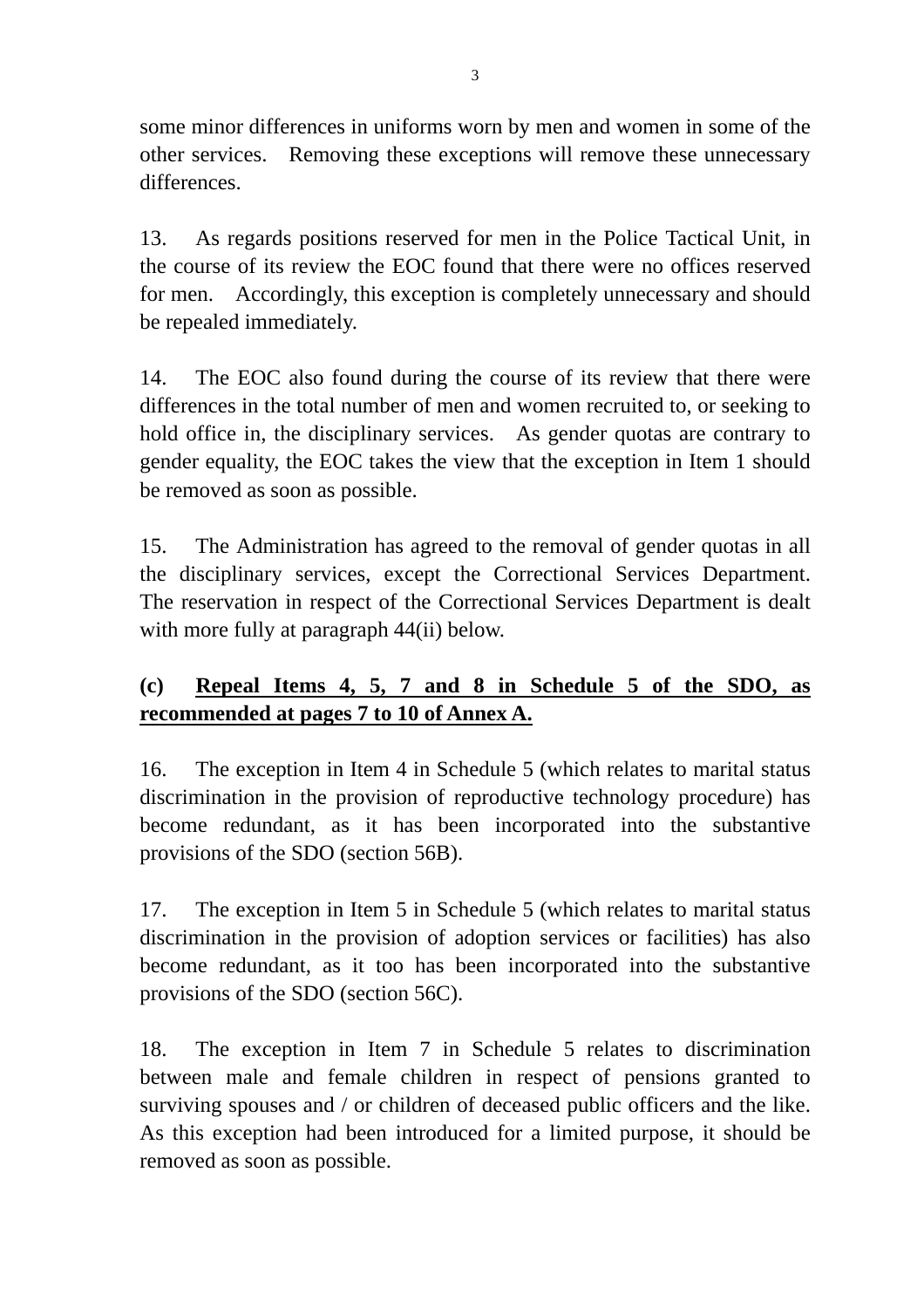19. The exception in Item 8 in Schedule 5 results in preferential treatment being given to widows of officers who remain "unmarried and of good character". This exception is completely unnecessary and should be removed immediately.

## **(d) Introduce Voluntary and Binding Undertakings into the SDO and the DDO, as recommended at page 14 of Annex A.**

20. These types of undertakings will assist the EOC to accept an undertaking or agreement from an individual who, or a company / association which, has been identified in some way as possibly committing an unlawful act under the anti-discrimination legislation, without needing to go through a formal process (formal investigation or litigation).

21. It is envisaged that such an undertaking or agreement would be entered into on a voluntary basis, in writing, be legally binding on a party and requiring such things as may be required in an enforcement notice. Such undertaking or agreement should be treated as if it were an enforcement notice, and the EOC would maintain a register of such binding undertakings (as it is required to do for enforcement notices issued pursuant to formal investigations).

22. Although the proposal by the EOC relates only to amendment of the SDO and the DDO, the EOC urges Panel Members to consider similar amendment of the Family Status Discrimination Ordinance, Cap. 527 (FSDO). Although the FSDO was not included in the legislative review exercise (due to insufficient operational experience at the time), a similar amendment to the FSDO would enable the EOC to resolve matters where more than one ordinance was involved (for example, where the undertaking is related to unlawful acts under the SDO and the FSDO).

# **(e) Amend section 85(4) of the SDO and section 81(4) of the DDO to enable EOC to recover legal costs for acting as solicitor / counsel in providing legal assistance, as recommended at pages 15 and 16 of Annex A.**

23. The EOC is not separately funded to give legal assistance in cases. It uses its own funds to provide legal assistance where "it thinks it fit to do so"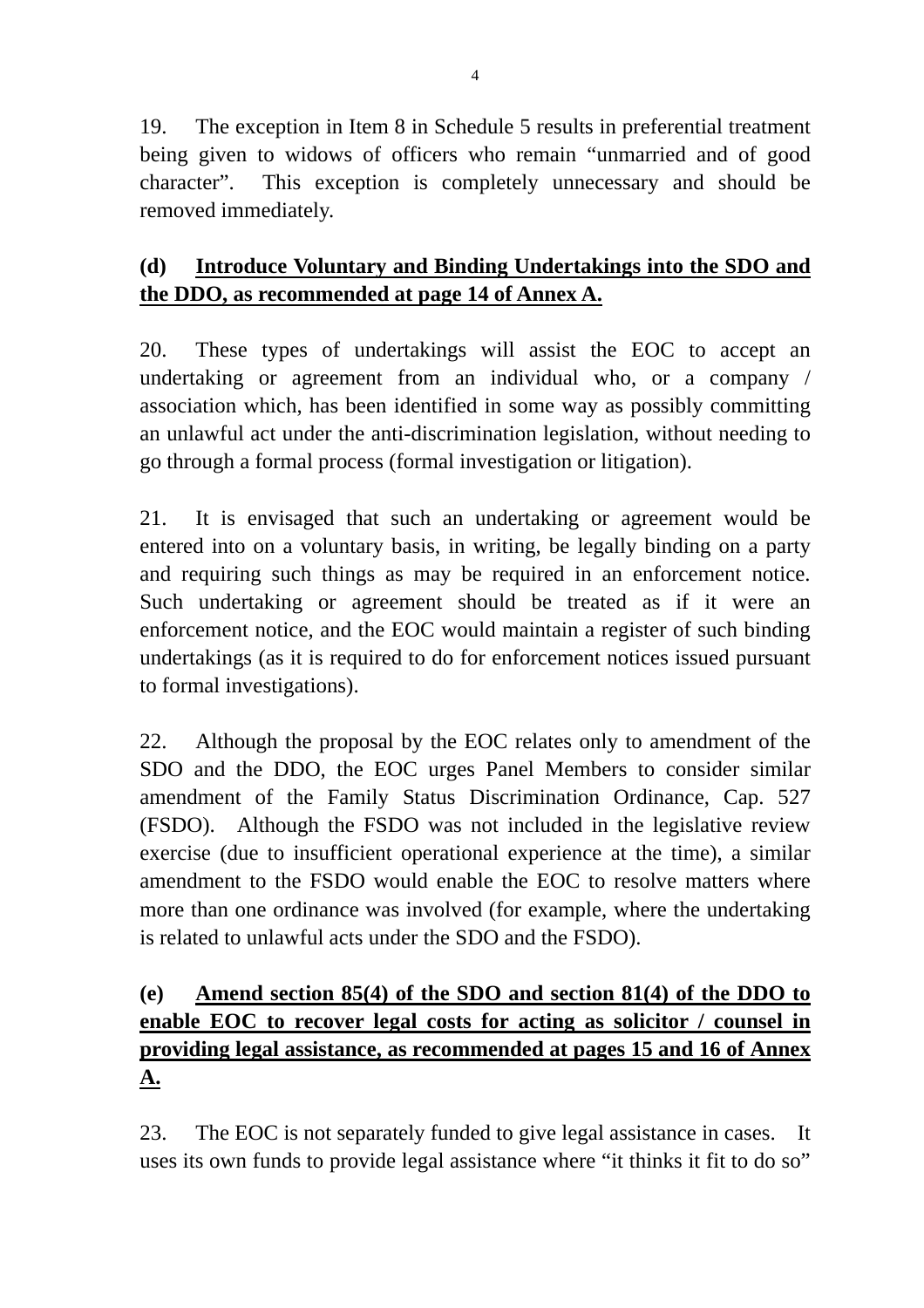as provided by the legislation, and adopts a strategic approach to litigation by granting assistance in cases where important principles are involved or which will have wide impact.

24. Although section 85(4) of the SDO and section 81(4) of the DDO deal with recovery of "expenses" by the EOC upon completion of any civil proceedings, the EOC is at present unable to recover "costs". Costs include fees and remuneration such as the type charged by solicitors for professional services. This is because the lawyers employed by the EOC provide their services on behalf of the EOC, and the EOC is a corporate body and not a person entitled to practise law under any ordinance in Hong Kong. Immediate amendment of these provisions will enable the EOC to recover its costs, in circumstances where an award for costs is made, and help fund further cases.

25. Although not part of the EOC's proposals in the legislative review, the EOC urges Panel Members to give their support to the equivalent amendment in the FSDO.

## **(f) Amend section 76(1) of the SDO and section 72(1) of the DDO to make it clear that claims may be made against persons who are vicariously liable for acts of sexual harassment, disability harassment and vilification, as recommended at pages 17 and 18 of Annex A.**

26. Employers and principals are clearly liable for acts of sexual harassment committed by their employees and agents, pursuant to sections 46 and 47 of the SDO. Similarly, employers and principals are clearly liable for acts of harassment and vilification committed by their employees and agents, pursuant to sections 48 and 49 of the DDO. Those who knowingly aid such acts are also vicariously liable.

27. Accordingly, the amendment of section 76(1) of the SDO and section 72(1) of the DDO as proposed will make it clear that such vicarious liability exists and ensure that there is no confusion.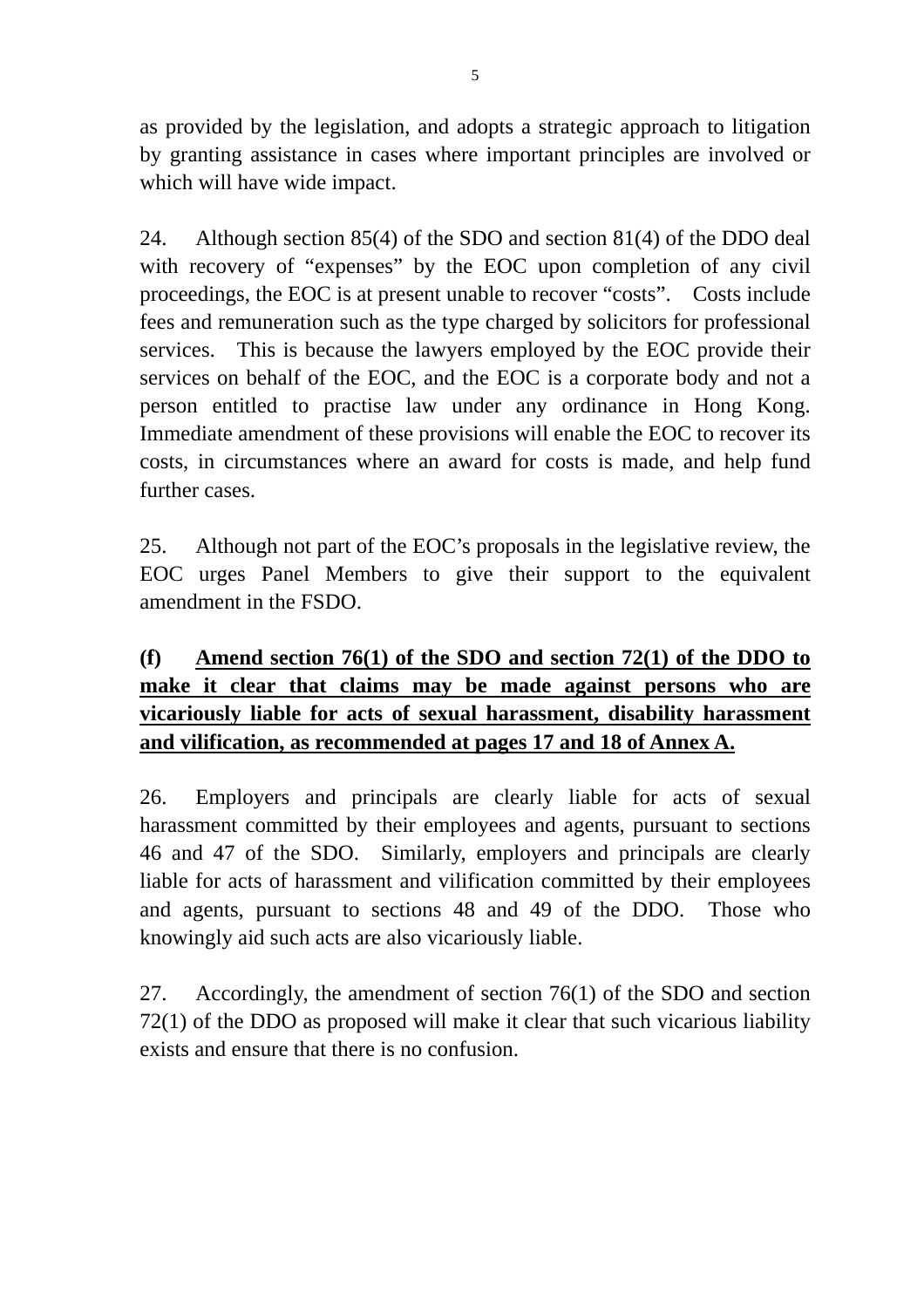## **(g) Declaratory and Injunctive Relief for Discriminatory Acts, Policies and Practices.**

28. Existing provisions in the SDO and the DDO provide that the only way to deal with discriminatory practices is by way of formal investigation by the EOC. Complainants cannot lodge complaints pursuant to the EOC's complaint handling mechanism, nor can they institute civil proceedings. Complainants can only lodge complaints, and bring civil action, when discriminatory practices result in an individual act of discrimination which is unlawful under the legislation. Thus, where the EOC becomes aware of a discriminatory practice, but there is no potential individual claim on which to fund a legal action, the EOC cannot take civil action. Its only option is to conduct a formal investigation.

29. Furthermore, even in respect of discriminatory acts, the EOC cannot take legal action unless there is an individual claimant and a respondent. This poses difficulties in situations where the EOC may want to seek a declaration that a particular act is unlawful, or where the EOC may want to obtain an injunction to prevent an unlawful act from being committed or continuing.

30. The EOC's proposal will enable the EOC to take action for declaratory relief where no complainant and / or respondent is available, and for injunctory relief where no complainant is available. Such remedies will only be sought by the EOC in cases of public interest, and it is not intended that these powers be used for obtaining relief for individuals.

# **(h) Amend the Headings of sections 7 and 8 in the SDO to more accurately describe their contents, as recommended at page 20 of Annex A.**

31. The comments at Annex A are self explanatory.

# **(i) Amend the expressions and characters in the Chinese text of the SDO, as recommended at pages 20 and 21 of Annex A, to provide for greater clarity.**

32. The comments at Annex A are self explanatory.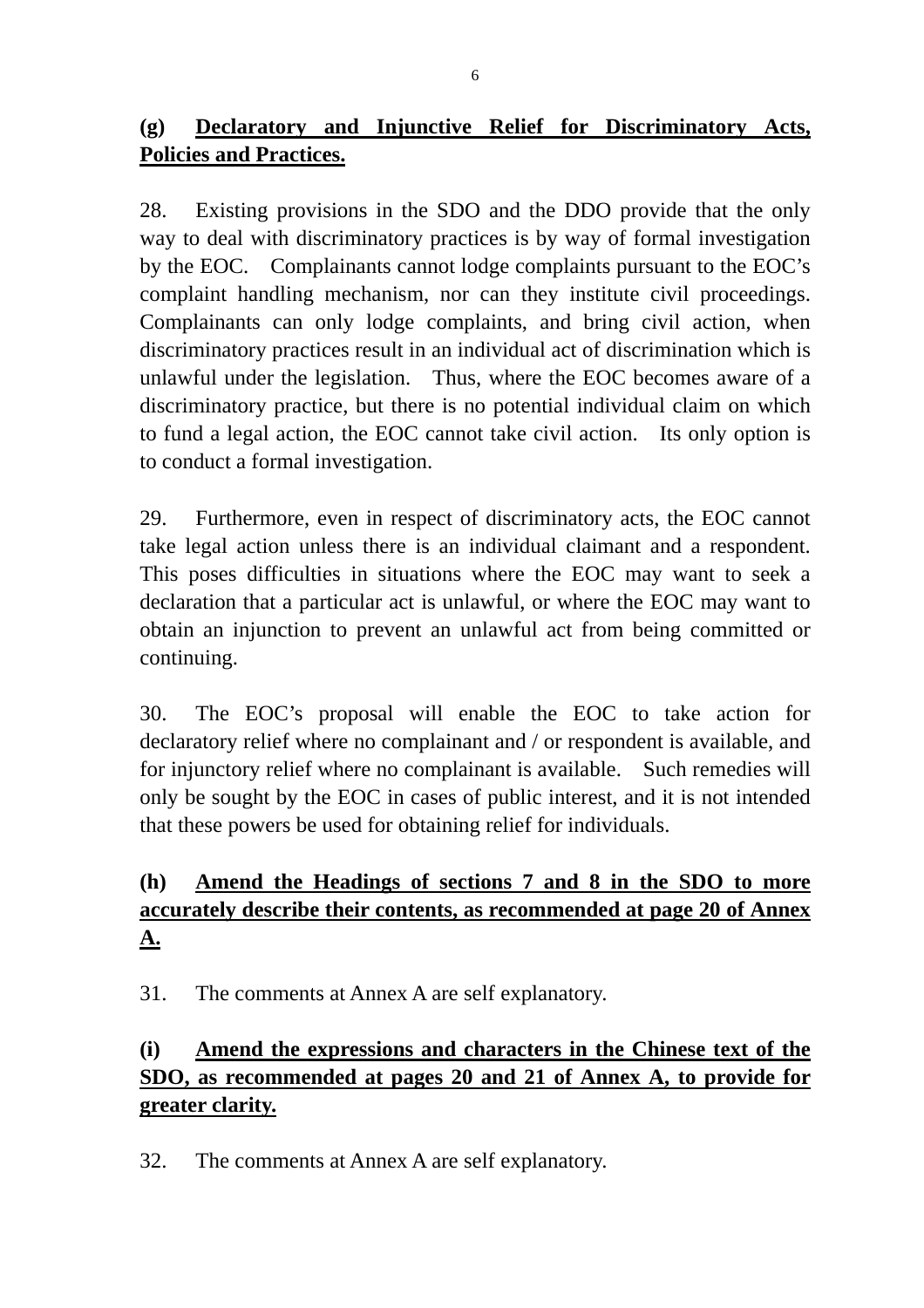## **(j) Amend the expressions of "associate" in section 2 of the DDO to extend it to a person under the care of a person, and make any other consequential amendments, as recommended at page 13 of Annex A.**

33. Because of the way in which the definition of "associate" is drafted, discrimination against a person on the ground of the disability of his / her carer is prohibited, but discrimination against a carer on the ground of disability of the person under his / her care is not. As the latter is more common than the former, prompt amendment of this provision will ensure that there is protection in both situations.

### **(k) Amend section 73(1) of the DDO to include reference to section 41 of the DDO, as recommended at pages 14 and 15 of Annex A.**

34. Prompt amendment of this provision will simply cure an oversight in the legislation.

## **(l) Include in the DDO protection for members, employees and conciliators of the EOC equivalent to that found in section 68 of the SDO, as recommended at pages 16 and 17 of Annex A.**

35. This proposal seeks to ensure that members, employees and conciliators of the EOC have the same protection as they do under the SDO when executing their duties under other pieces of anti-discrimination legislation.

36. Although the proposal relates only to the DDO, the EOC would urge Panel Members to support an equivalent amendment to the FSDO to ensure full protection against liability for EOC members, employees, and the like.

#### **(m) Amend the expressions and characters in the Chinese text of the DDO, as recommended at pages 22 to 23 of Annex A.**

37. The comments at Annex A are self explanatory.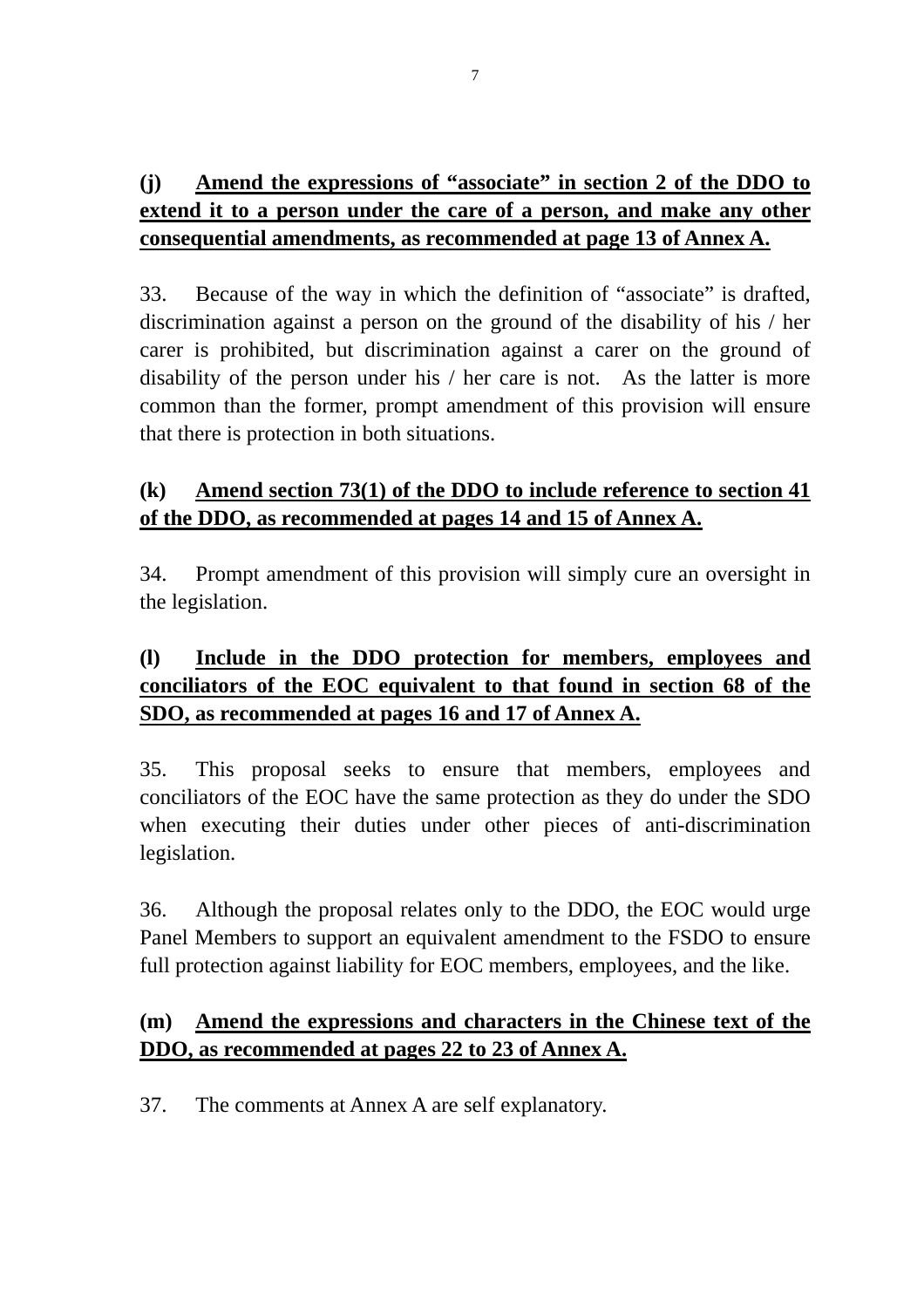#### **PROPOSALS CONSIDERED NOT NECESSARY**

38. The Administration has stated in its views that certain proposals by the EOC are considered not necessary for the purposes stated in the EOC's Report, namely –

- (i) to make it clear that section 14 of the SDO and the DDO has extra-territorial effect and protects against unlawful acts committed outside Hong Kong;
- (ii) to amend section 76(3A) of the SDO and section 72(4) of the DDO to make it clear that the District Court may make one or more of the orders set out in the list of statutory remedies;
- (iii) to introduce specific protection for people with a disability in the field of eligibility to vote for and to be elected or appointed to advisory bodies; and
- (iv) to amend section 64 of the DDO to refer to section 67 of the DDO.

39. The EOC agrees with the Administration that section 14 already has extra-territorial application, but takes the view that clarification of this in the actual provision can only assist in its interpretation. Nevertheless, the EOC will follow the advice of the Labour Advisory Board and step up its publicity efforts to inform the public of the extra-territorial effects of section 14.

40. The EOC also agrees with the Administration that section 76(3A) of the SDO and section 72(4) of the DDO does not prevent the District Court from granting more than one remedy. For this reason, the EOC cannot see why the legislation should not be amended to make this more clear.

41. The EOC takes the view that, if Panel Members agree, these two proposals may be easily included in the list of proposals agreed to in principle by the Administration and implemented promptly.

42. Regarding specific protection for persons with a disability in the field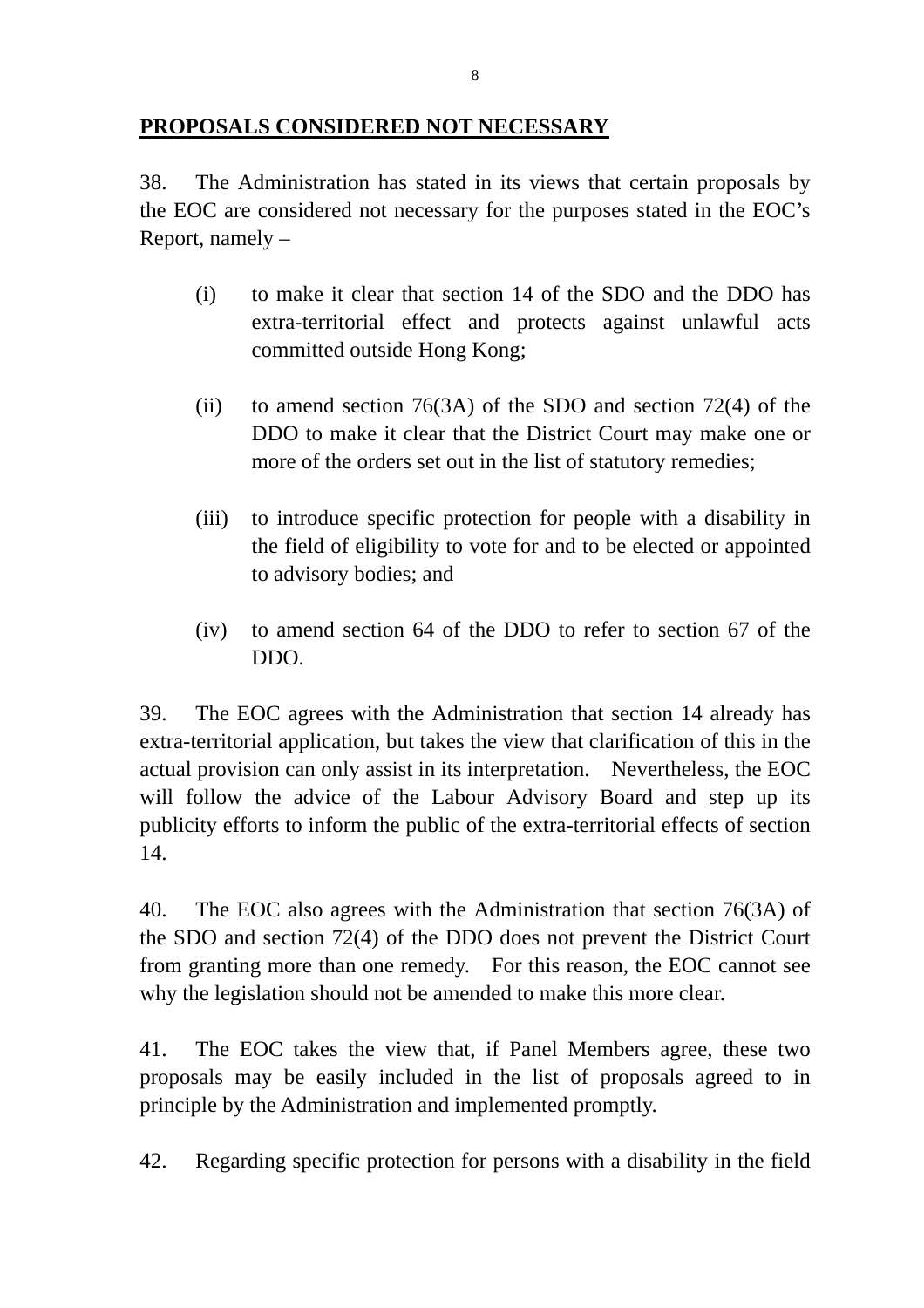of eligibility to vote for and to be elected or appointed, the EOC considers that the amendment could be made to the DDO, subject to any other provisions which may be relevant (for example, mental incapacitation under the Mental Health Ordinance).

43. The EOC suggests that this proposal be put to one side for further discussion with the Administration at a later stage.

44. The EOC agrees with the Administration that section 64 of the DDO does not need amendment, as it has already been rectified by the Law Reform (Miscellaneous Provisions & Minor Amendments) Ordinance 1997.

### **PROPOSALS IN RESPECT OF WHICH THERE ARE RESERVATIONS**

45. The Administration has indicated that it has reservations in respect of repealing some of the items in Schedule 5 of the SDO, as recommended by the EOC.

46. The EOC takes the view that these reservations should not hold up the implementation of other proposals agreed to in principle by the Administration. Rather, the proposals in respect of which the Administration has reservations may be put to one side temporarily and may be more fully explored between the EOC and the Administration with further discussion at a later time.

47. Nevertheless, the EOC makes the following observations for Panel Members' information:-

> (i) the Police Force maintains that height and weight requirements should be retained to meet their "unique operational needs". Given that there should be a more holistic approach to assessing physical fitness, and that men and women should be assessed on their ability to perform the inherent requirements of a job, it is unclear what is meant by the "unique operational needs of the Hong Kong Police Force"; and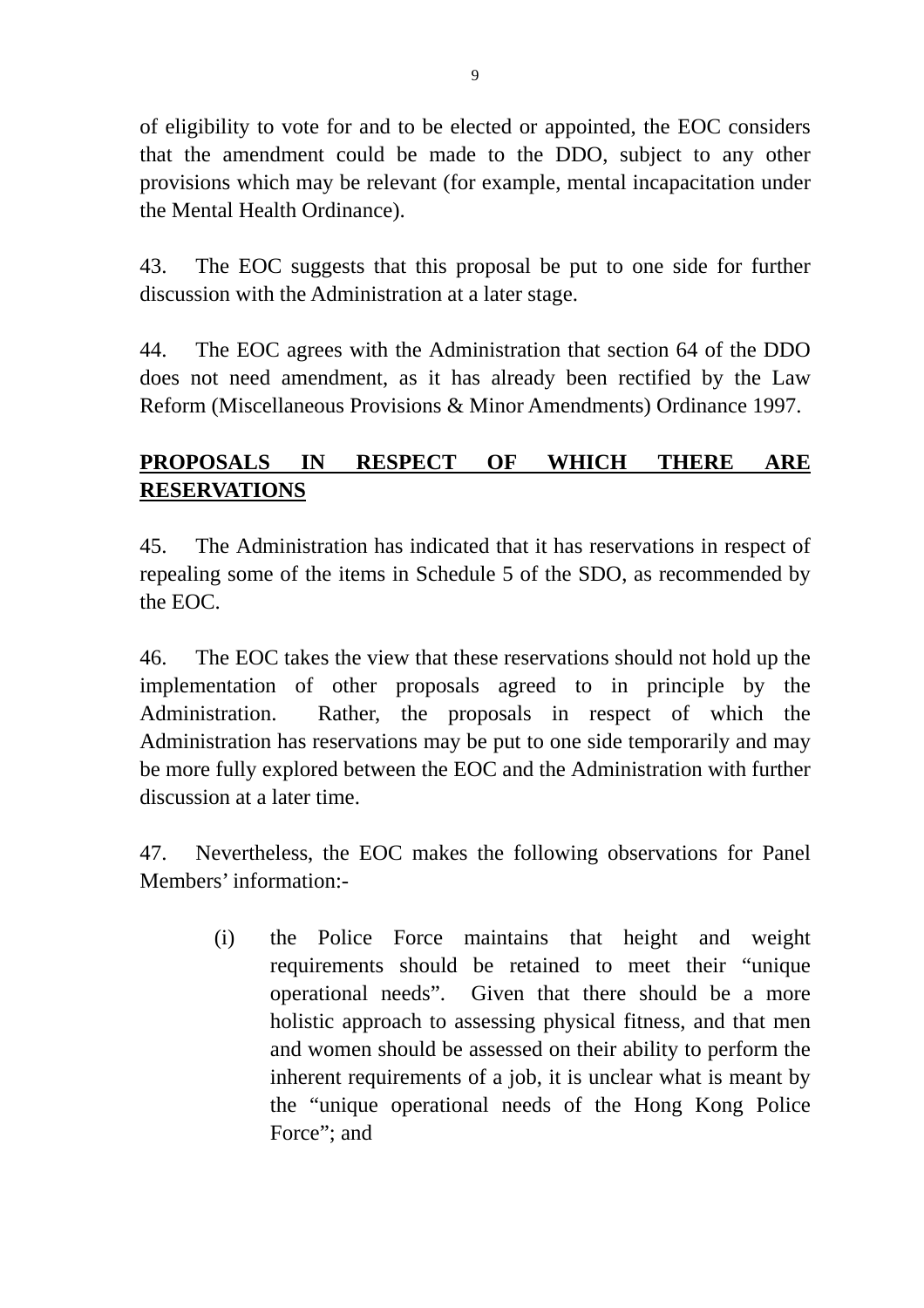(ii) exceptions in anti-discrimination legislation should be kept to a minimum. The exception of genuine occupational qualification in section 12(2)(e) of the SDO makes it possible for the Correctional Services Department to discriminate against women by employing a higher ratio of men than women to cater for the prison populations. The exception in section 38(2)(b) of the SDO also makes it possible for the Correctional Services Department to discriminate against women in order to comply with existing statutory provisions, such as the Prison Rules. Given that there are already these two exceptions, the EOC takes the view that the exception in Item 1 relating to gender quotas is unnecessary and should not be retained for administrative convenience.

48. The Administration has also indicated that it has reservations in respect of the EOC's proposals to:-

- (i) amend the definition of section 6(a) of the DDO to the effect that the comparison of treatment is made between a person with a disability and a person without "the" or "that" disability; and
- (ii) repeal section 60 and Schedule 5 of the DDO and amend sections 63 and 87(2) of the DDO to remove any references to Schedule 5.

49. There should be no concern that amendment of the definition of section 6(a) of the DDO may render unlawful the implementation of some worthwhile affirmative programmes for persons with a particular disability. Apart from the exception found in section 51 of the DDO, section 50 of the DDO deals with special measures. Any affirmative programme such as the "Self Help Integrated Placement Service" run by the Labour Department for the ex-mentally ill falls within the scope of the "special measures" exception and would not be rendered unlawful were the definition of section 6(a) to be amended.

50. Instead, if the definition in section 6(a) is not amended, it could lead to the ludicrous situation of having to compare a person with one type of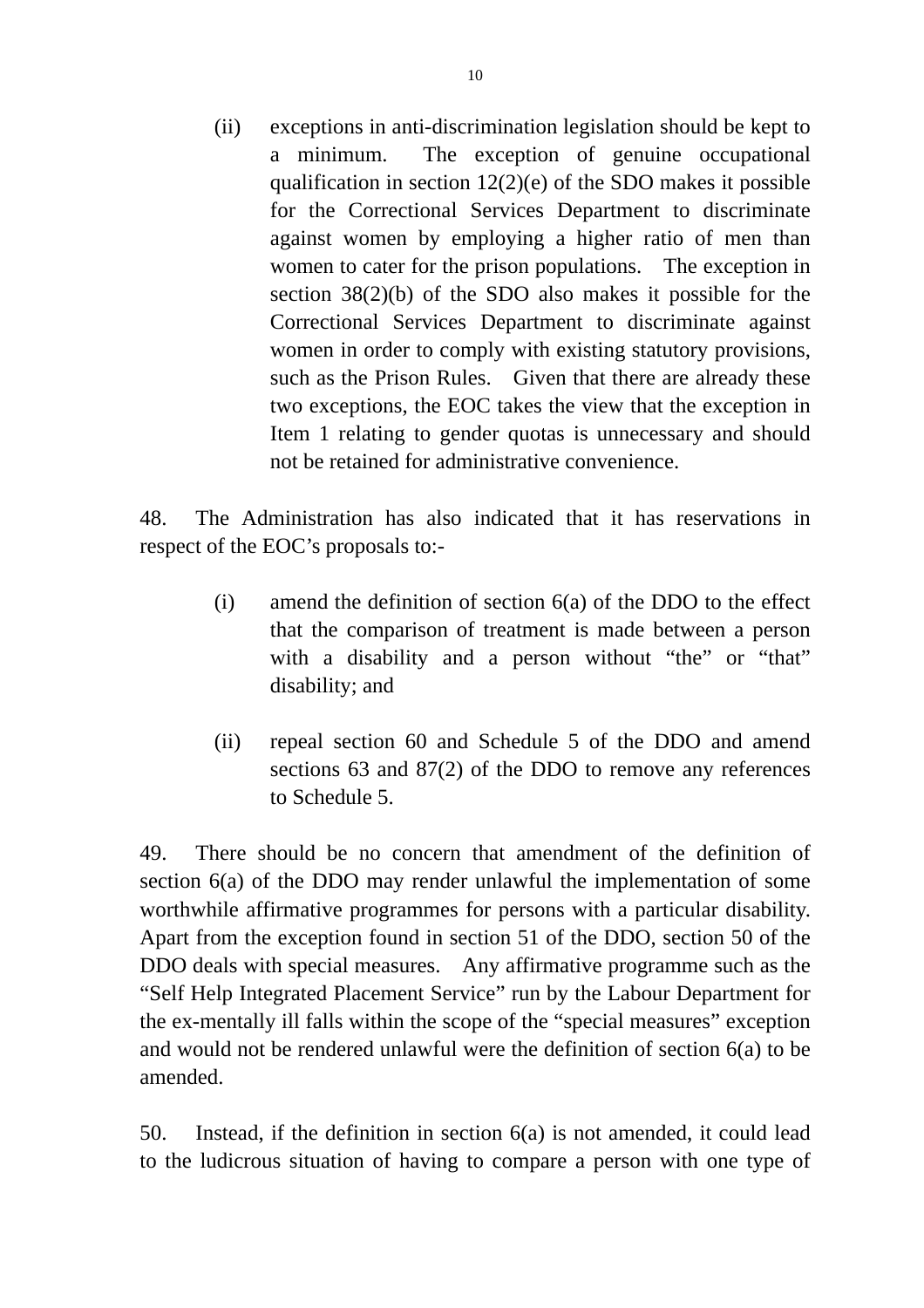disability against a person with no disability at all.

51. The EOC therefore urges Panel Members to support this proposed amendment and its early implementation.

52. Insofar as Schedule 5 of the DDO is concerned, the EOC refers Panel Members to the comments in Annex A and the fact that Schedule 5 has been blank since the enactment of the DDO.

# **PROPOSAL IN RESPECT OF EXTENSION OF DEFINITION IN SECTION 14**

53. In respect of the EOC's proposal to extend the definition of "an establishment in Hong Kong" in section 14 of the SDO and the DDO, to protect Hong Kong residents working wholly or mainly outside Hong Kong for businesses and / or companies registered in Hong Kong, the Administration has sought further elaboration from the EOC on the scope and application of the proposed amendment.

54. The EOC takes the view that this proposal should also be kept to one side for further discussion and more detailed elaboration with the Administration at a later stage.

### **CONCLUSION**

55. The EOC seeks the support and the approval of Panel Members to implement as soon as possible those proposals agreed to in principle by the Administration.

56. The EOC also asks that those proposals in respect of which the Administration has reservations, requires further information, or does not consider necessary, should be treated separately from those agreed to in principle and left for further discussion between the Administration and the EOC.

Equal Opportunities Commission

February 2001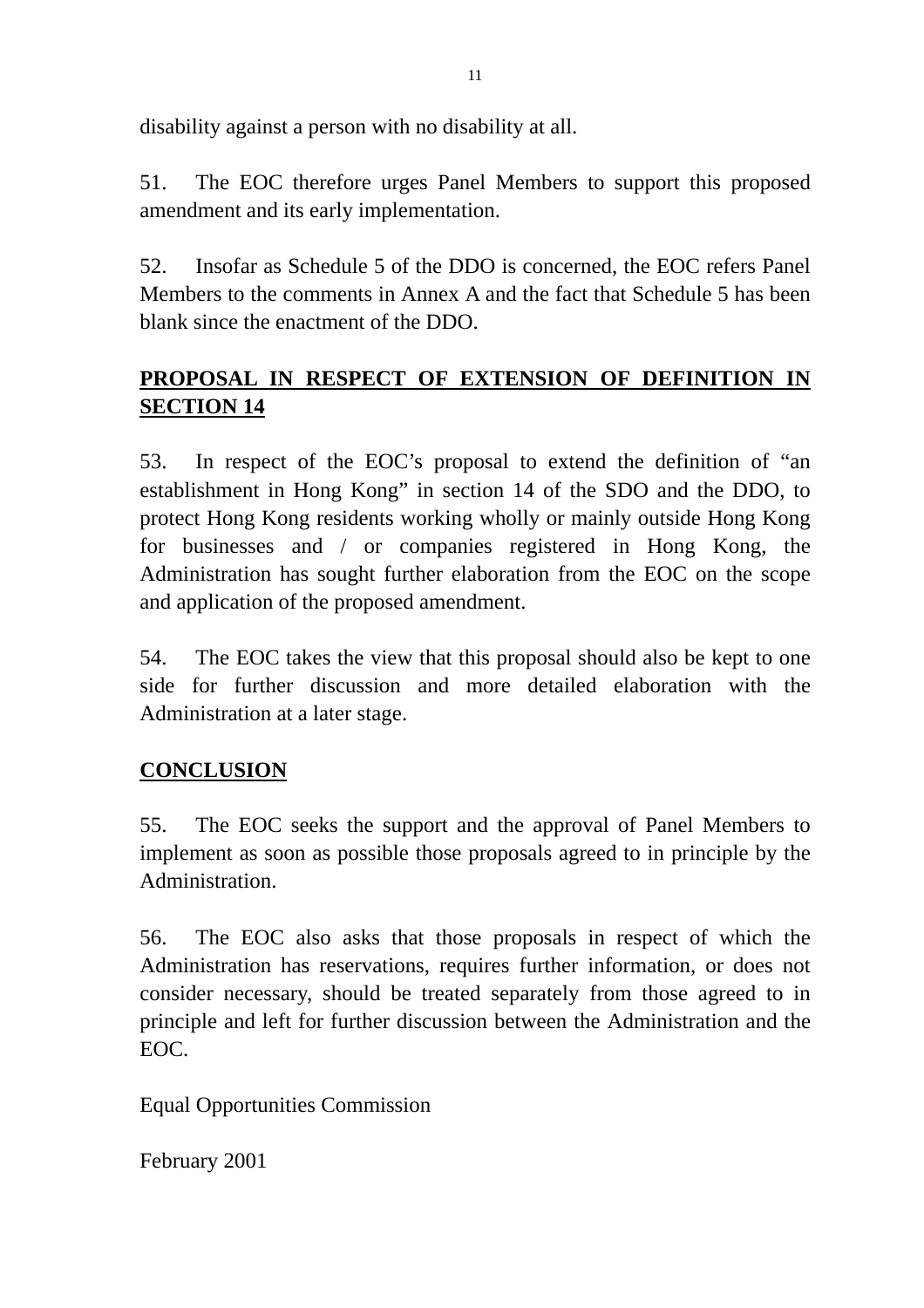#### **SUMMARY OF PROPOSALS AGREED TO IN PRINCIPLE BY ADMINISTRATION**

The Administration has agreed in principle to:

- 1. Extend the scope of protection against sexual harassment in the SDO by implementing the four proposals as recommended at pages 3 and 4 of Annex A-
	- (i) amend section  $2(6)$  of the SDO so that section  $2(5)(b)$  extends "sexually hostile environment" harassment to the field of education;
	- (ii) amend section 40 of the SDO to protect providers of goods, services and facilities against sexual harassment by customers;
	- (iii) amend section 40 of the SDO to protect members / prospective members of a club against sexual harassment by members of a committee of management of that club; and
	- (iv) amend section 40 of the SDO to protect tenants and sub-tenants from sexual harassment by other tenants and sub-tenants.
- 2. Repeal Item 1 in Schedule 5 of the SDO, as recommended at pages 5 to 7 of Annex A, insofar as Item 1 relates to uniform / equipment requirements and training in the use of weapons in the disciplinary forces; positions reserved for men in the Police Tactical Unit; and gender quotas (except in respect of the Correctional Services Department).
- 3. Repeal Items 4, 5, 7 and 8 in Schedule 5 of the SDO, as recommended at pages 7 to 10 of Annex A.
- 4. Introduce voluntary and binding undertakings into the SDO and the DDO, as recommended at page 14 of Annex A.
- 5. Amend section 85(4) of the SDO and section 81(4) of the DDO to enable EOC to recover legal costs for acting as solicitor / counsel in